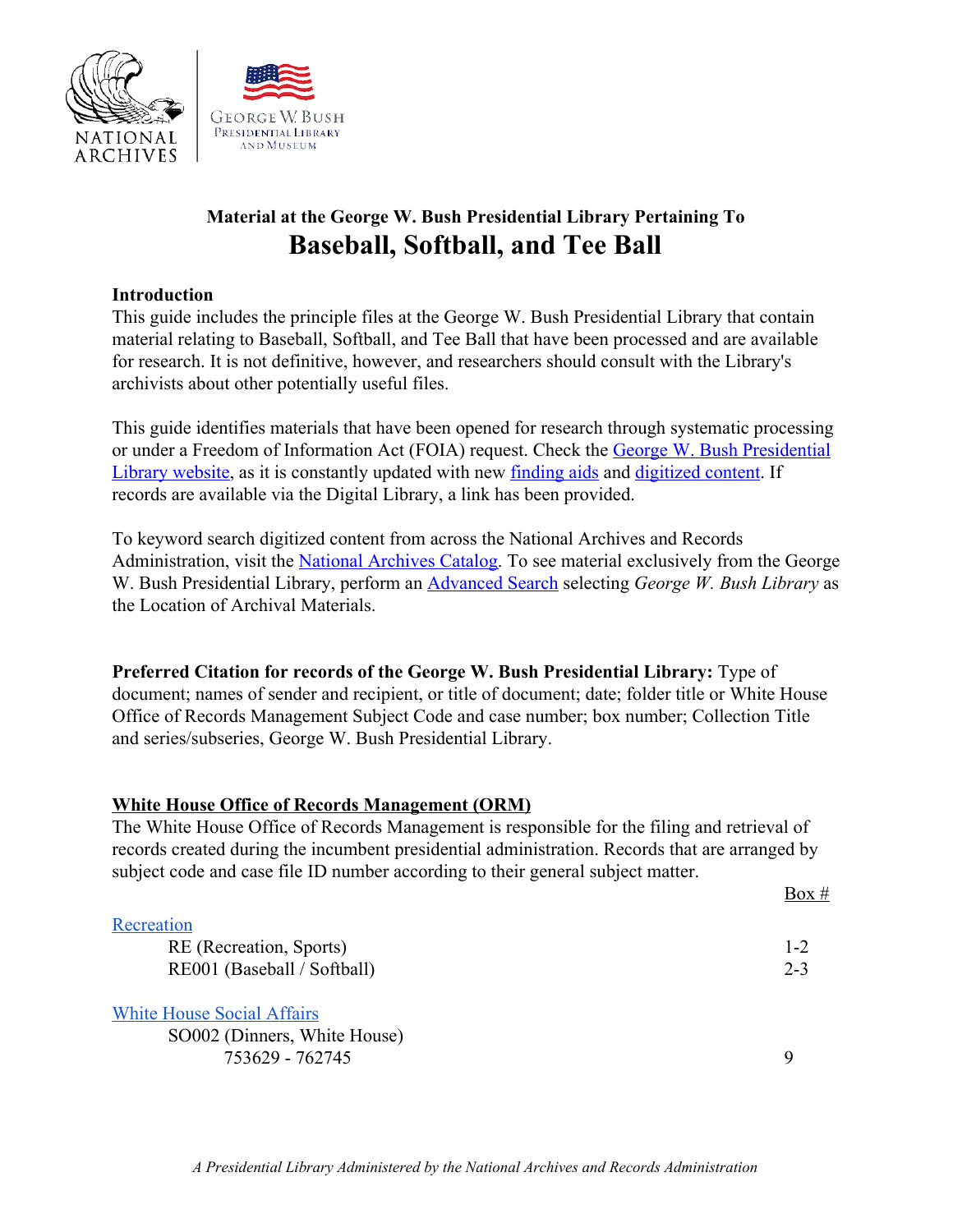### **Staff Member Office Files (SMOF)**

This collection consists of Presidential records from White House Staff Member Office Files (SMOF), 2001-2009, that served in the Administration of President George W. Bush. Each series is named after the individual staff member and/or office the office where they worked.

 $Box #$ *White House Counsel's Office* [Kavanaugh, Brett M. - Subject Files](https://www.georgewbushlibrary.gov/research/finding-aids/records-brett-m-kavanaugh/white-house-counsels-office-subject-files) National Museum of American History 41 *USA Freedom Corps* Lyons, Therese - Subject Files T-Ball Game -- USAFC Greeters 38

#### **Materials processed under FOIA**

These records are located in the White House Office of Records Management (ORM) or Staff Member Office Files (SMOF) materials. However, these records were processed as part of a Freedom of Information Act (FOIA) request, as submitted by a researcher.

### *Entire FOIAs related to Baseball, Softball, and Tee Ball*

#### **[2014-0126-F](https://www.georgewbushlibrary.gov/research/finding-aids/foia-requests/2014-0126-f-records-performance-enhancing-drugs-professional-baseball)**

[Records on Performance Enhancing Drugs in Professional Baseball](https://www.georgewbushlibrary.smu.edu/Digital-Library---2/~/link.aspx?_id=BD1E08FCE70C4F8DBDFC9B0C6E53ED7A&_z=z)

#### **2014-0153-F**

Records on the Suspension and Continuation of Play by Professional and University Sports Leagues Following September 11, 2001

### *Individual Folders Processed under FOIA related to Baseball, Softball, and Tee Ball*

Note: White House Office of Records Management (ORM) files are excluded from this list due to limitations in search capabilities. Additionally, physical box numbers are not included in this list. Consult the finding aid for each FOIA request to identify what box the folder is located in.

#### **[2014-0072-F](https://www.georgewbushlibrary.gov/research/finding-aids/foia-requests/2014-0072-f-correspondence-between-president-bush-and-his-pastors-and-spiritual-advisors)**

Records Management, White House Office of

Subject Files - PP (Presidential Personal) 542215 [2] 606271 [2]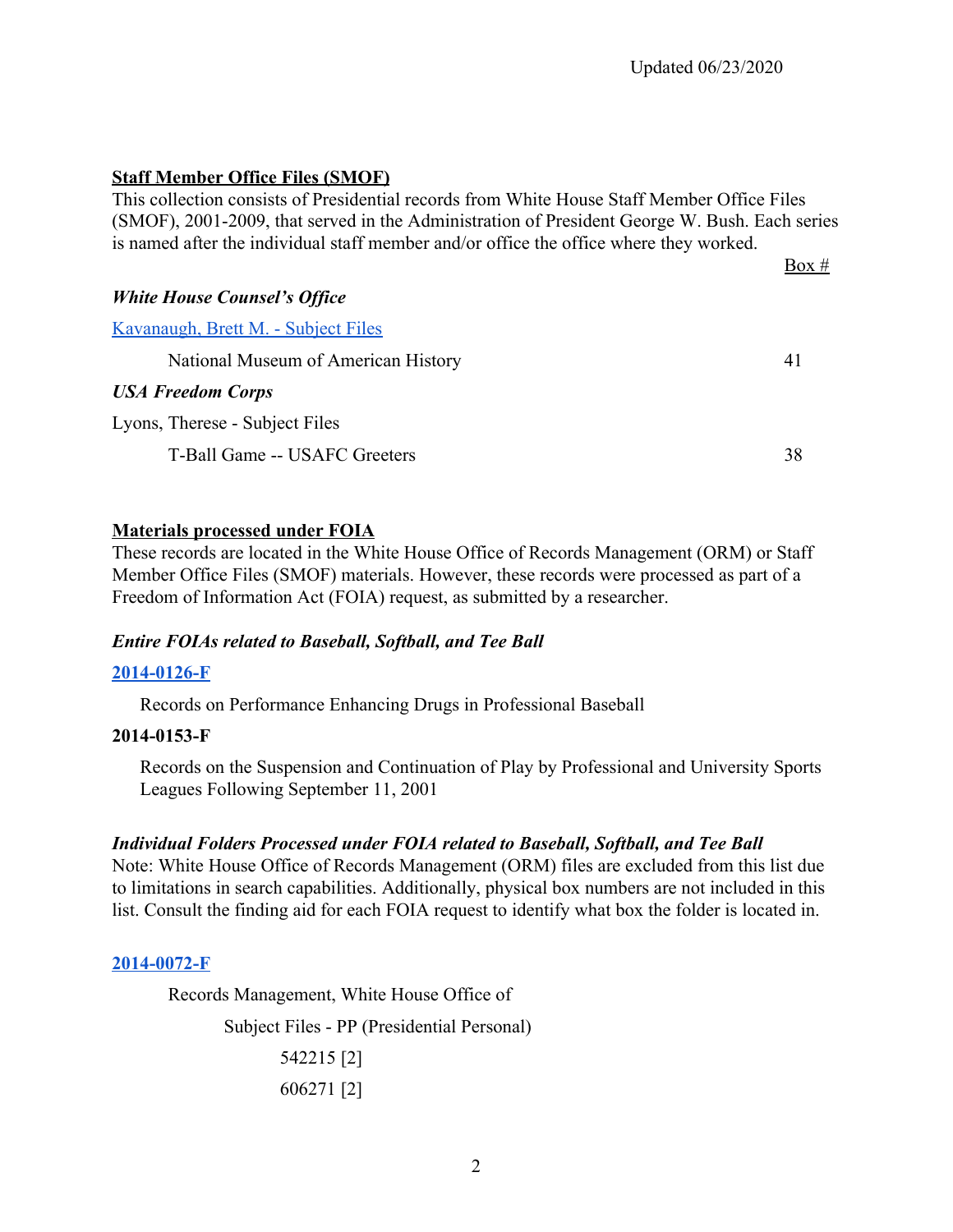Subject Files - SP (Speeches) 751148 – 775280

#### **[2014-0299-F](https://www.georgewbushlibrary.gov/research/finding-aids/foia-requests/2014-0299-f-correspondence-president-jimmy-carter-or-rosalynn-carter-and-george-w-bush-well-speeches)**

Staff Secretary, White House Office of the

Kavanaugh, Brett - Speech Files

07/23/2003 - Presentation of the Presidential Medal of Freedom [773953]

#### **[2014-0335-F](https://www.georgewbushlibrary.gov/research/finding-aids/foia-requests/2014-0335-f-records-created-or-sent-susan-dudley-related-securities-regulation-sec-and-market)**

Records Management, White House Office of Subject Files - FG001-07 (Briefing Papers) 06/03/2008 [761274]

#### **[2014-0555-F](https://www.georgewbushlibrary.gov/research/finding-aids/foia-requests/2014-0555-f-drafts-of-president-george-w-bush-remark-at-the-united-states-military-academy-at-west-point-on-june-1-2002)**

Records Management, White House Office of Subject Files - FG001-07 (Briefing Papers) 06/01/2002 [460845]

#### **[2015-0012-F](https://www.georgewbushlibrary.gov/research/finding-aids/foia-requests/2015-0012-f-specific-dates-presidential-daily-diary-and-briefing-materials)**

Appointments and Scheduling, White House Office of Presidential Daily Diary 10/31/2004

### **[2015-0036-F](https://www.georgewbushlibrary.gov/research/finding-aids/foia-requests/2015-0036-f-records-related-billy-graham)**

Records Management, White House Office of

Subject Files - FG001-07 (Briefing Papers)

- 06/20/2005 [668224] 06/21/2005 [669714]
- 06/22/2005 [669715]
- 06/23/2005 [669716]
- 06/24/2005 [669717]
- 06/26/2005 [669719]
- 06/27/2005 [669720]
- 06/30/2005 [669724]
- 07/01/2005 [669726]
- 07/04/2005 [669730]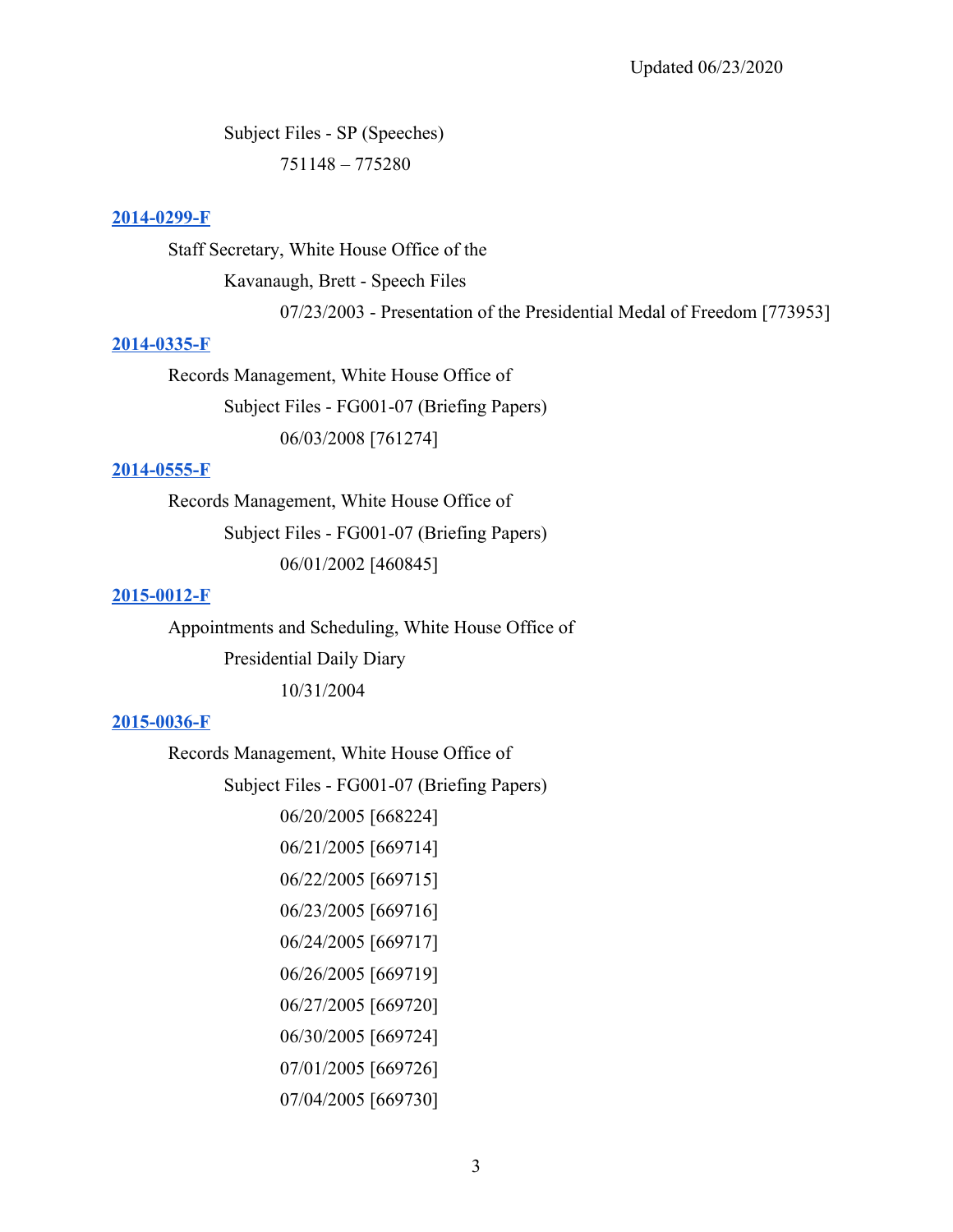07/11/2005 [671620] 07/13/2005 [671622] 07/14/2005 [671623] 07/15/2005 [671624] 07/16/2005 [671625] 07/18/2005 [671627] 07/19/2005 [671629] 07/20/2005 [671937] 07/21/2005 [671938] 07/22/2005 [671939] 07/25/2005 [671942] 07/30/2005 [671947] 06/15/2008 [761301] 06/21/2008 [761313] 06/30/2008 [761331] 07/15/2008 [761512] 07/16/2008 [761513]

07/10/2005 [671618]

#### **[2015-0037-F](https://www.georgewbushlibrary.gov/research/finding-aids/foia-requests/2015-0037-f-records-related-james-dobson)**

Records Management, White House Office of

Subject Files - FG006-27 (Office of Senior Advisor - Karl Rove)

508581 [1] 536125 [3] 536140 [2] 712476

#### **[2015-0140-F](https://www.georgewbushlibrary.gov/research/finding-aids/foia-requests/2015-0140-f-films-screened-president-george-w-bush)**

Appointments and Scheduling, White House Office of

Presidential Daily Diary

05/04/2001

08/31/2001

### Legislative Affairs, White House Office of

Nugent, Caroline - Event Files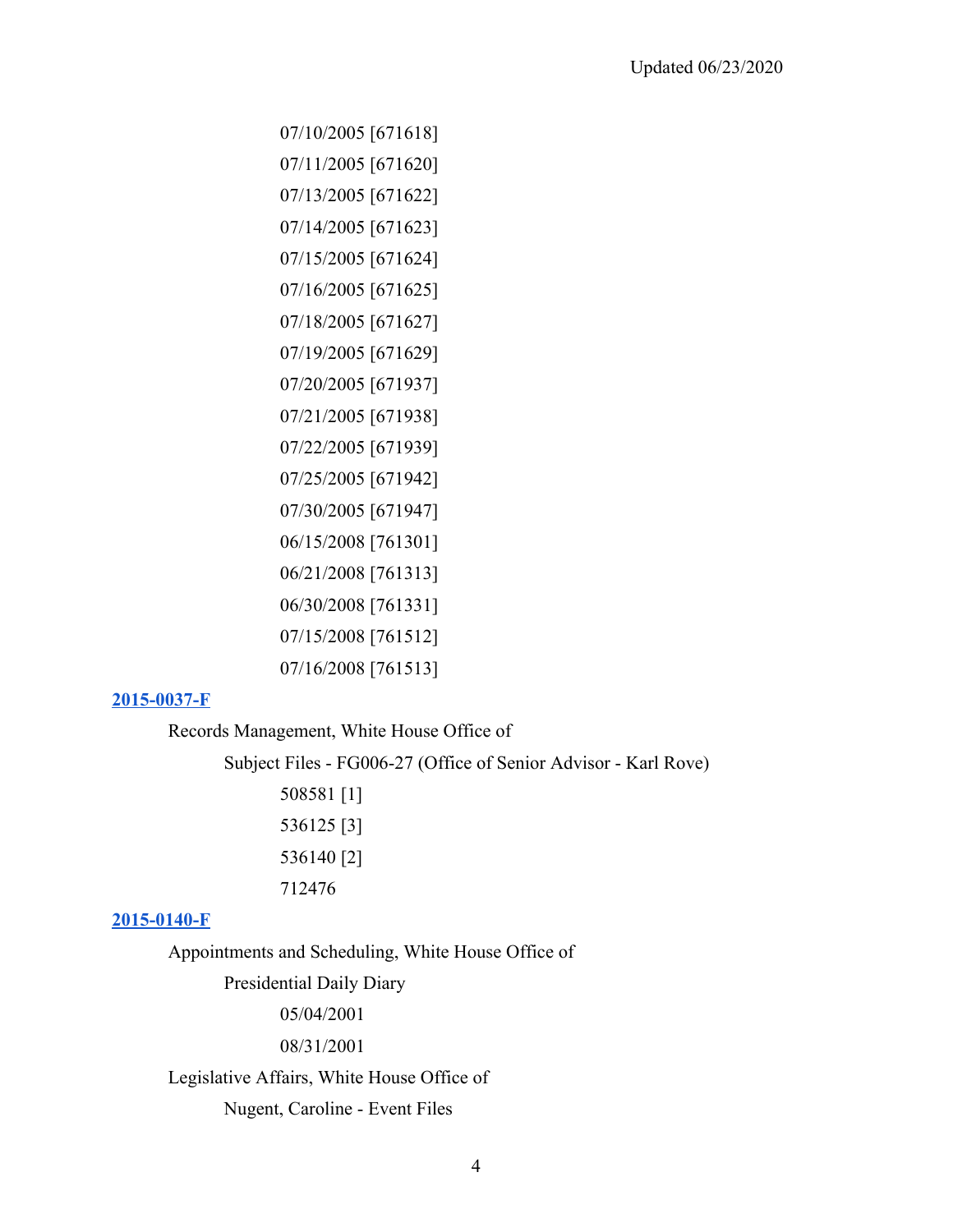07/27/2008 - Screening of The Perfect Game and Dinner

Office of Laura Bush - Chief of Staff

McBride, Anita - Chron Files

10/29/2006 - Children of Glory Hungarian Dinner & Movie Screening

Office of Laura Bush - Press

Johndroe, Gordon - Chron Files

04/09/2001 - Movie Night

Press Office, White House

Healy, Erin

White House Movie Nights

Strategic Initiatives, White House Office of

Christopher (Chris) Henick

The Rookie

#### **[2015-0202-F](https://www.georgewbushlibrary.gov/research/finding-aids/foia-requests/2015-0202-f-correspondence-president-bush-related-duke-lacrosse-case-between-march-25-2006-and)**

Records Management, White House Office of Subject Files - FG001-07 (Briefing Papers) 02/22/2007 [720966]

### **[2016-0130-F](https://www.georgewbushlibrary.gov/research/finding-aids/foia-requests/2016-0130-f-president-george-w-bushs-meetings-talk-show-radio-hosts-september-15-2006-and-august-1)**

Records Management, White House Office of Subject Files - FG001-07 (Briefing Papers) 09/15/2006 [708596]

#### **[2016-0132-F](https://www.georgewbushlibrary.gov/research/finding-aids/foia-requests/2016-0132-f-records-august-1-2008-congratulatory-call-rush-limbaugh-regarding-20th-year-national)**

Records Management, White House Office of Subject Files - FG001-07 (Briefing Papers) 08/01/2008 [766457]

#### **[2018-0011-P](https://www.georgewbushlibrary.gov/research/finding-aids/foia-requests/2018-0011-p-records-related-brett-kavanaughs-service-white-house-counsels-office-white-house-office)**

Records Management, White House Office of Subject Files - FG001-07 (Briefing Papers) 06/22/2003 [539782] Subject Files - FG006-27 (Office of Senior Advisor - Karl Rove) 508469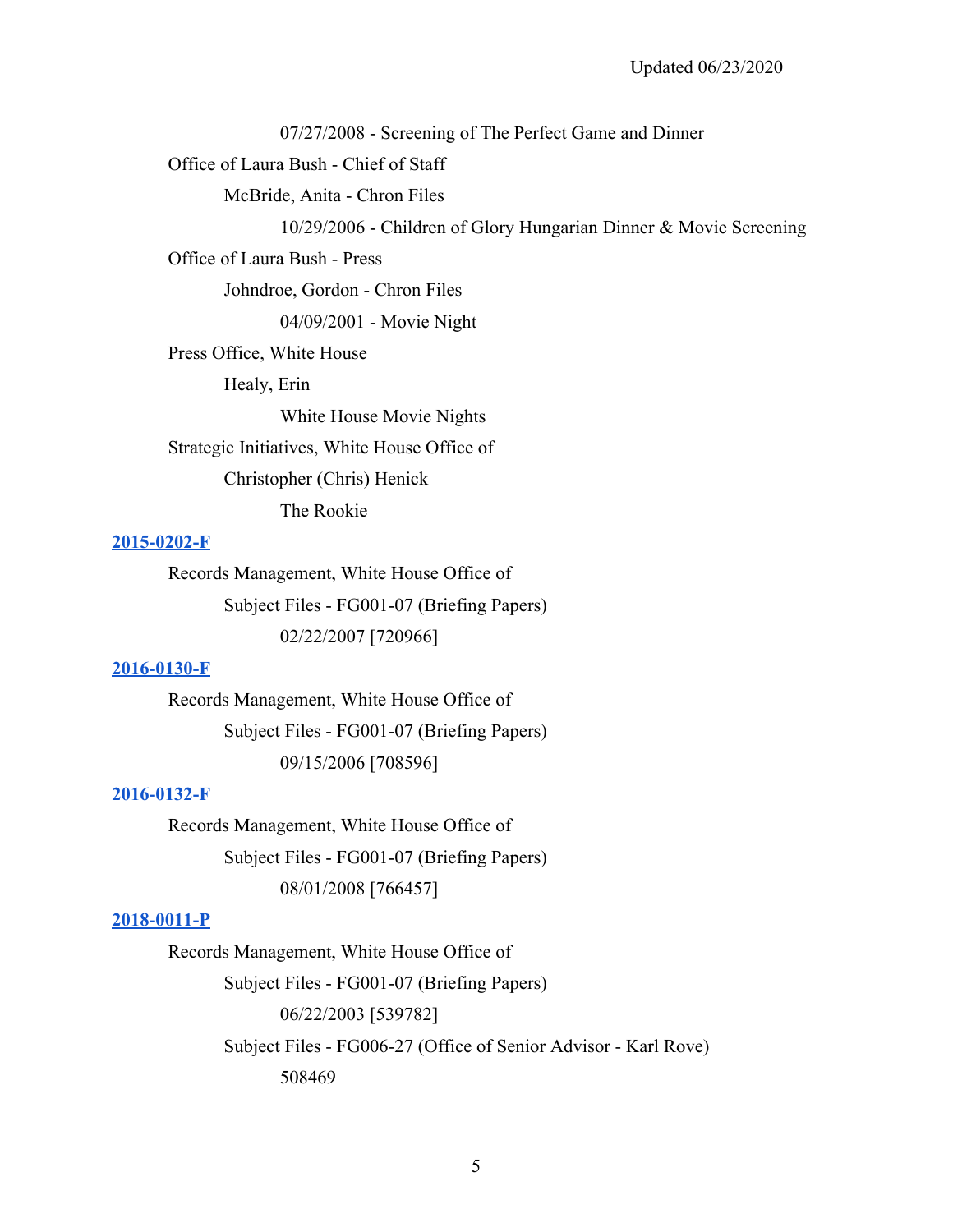### **Bulk Materials**

 functions. Items often appear in the collection numerous times because they were located in Materials from these collections were created in bulk quantities for use at White House events, for dissemination to the public or government officials, or for the support of administrative boxes attributed to different offices within the White House.

 $Box #$ 

# *Calligraphy Office, White House*

### [Printed Ephemera](https://www.georgewbushlibrary.gov/research/finding-aids/white-house-staff-member-office-files/calligraphy-office-white-house-printed-ephemera)

| $06/03/2001$ - Tee Ball on the South Lawn – Programs                                                                   |    |
|------------------------------------------------------------------------------------------------------------------------|----|
| 07/09/2002 - Presidential Medal of Freedom Ceremony - Programs                                                         | 5  |
| $03/31/2004$ - Luncheon in Recognition of the Members of the National Baseball Hall of<br>Fame - Invitations and Cards |    |
| 03/31/2004 - Luncheon in Recognition of the Members of the National Baseball Hall of<br>Fame - Menus                   |    |
| 07/16/2008 - Dinner and Performance in Honor of Baseball, America's Pastime -<br>Invitations and Cards                 | 20 |
| 07/16/2008 - Honoring Baseball, America's Pastime - Concert Program                                                    | 20 |

### **Online Resources**

### **[Archived White House website](https://georgewbush-whitehouse.archives.gov/index.html)**

In January 2009, the White House archived its website as a method of preserving the online presence of the Administration of President George W. Bush. The site is a resource for photographs, press releases, and other public records of the Bush Presidency. (NOTE: This site is no longer updated; some links may no longer work properly.)

### **[Tee Ball on the South Lawn](https://www.georgewbushlibrary.gov/explore/galleries/tee-ball)**

This gallery consists of 25 digital photographs taken at the annual Tee Ball events that featured teams from across the Washington D.C. region.

### **[Photographs of Baseball, Softball, or Tee Ball in the National Archives Catalog](https://catalog.archives.gov/search?q=baseball%20or%20%22tee%20ball%22%20or%20softball%20or%20%22T-Ball%22&f.oldScope=(descriptions%20or%20online)&f.locationIds=53&SearchType=advanced&f.materialsType=photographsandgraphics&offset=20#.XvJy7C7wilU.link)**

The National Archives Catalog holds photographs of baseball, softball, and tee ball events held during the George W. Bush administration. Not all open photographs are in the catalog, so please also visit the [Finding Aids](https://www.georgewbushlibrary.gov/research/finding-aids) pages to look for other relevant audiovisual records.